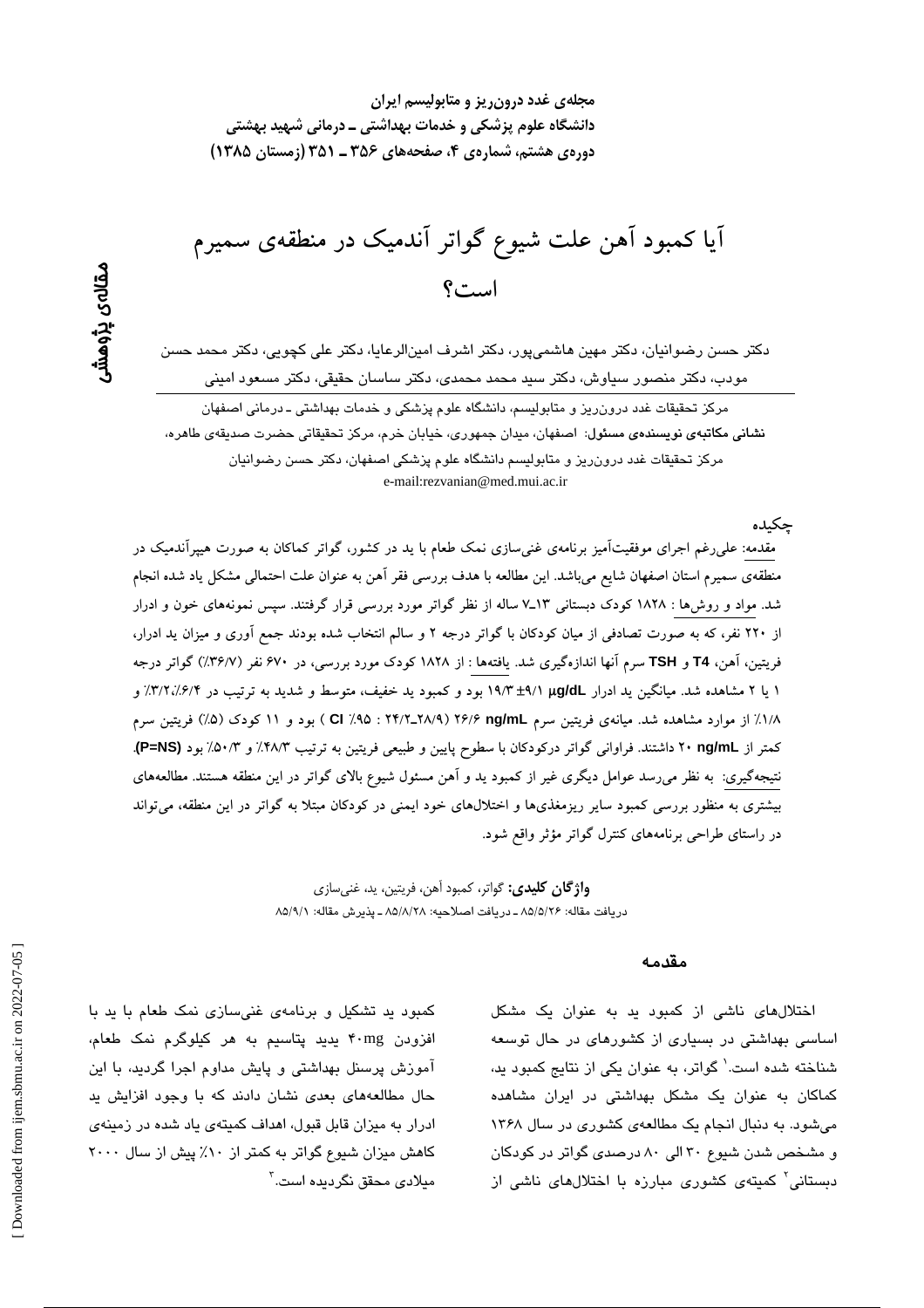اگرچه کمبود بد، عامل اصلی مقصر در شیوع گواتر به صورت آندمیک میباشد، ولی نقش سایر عوامل گواتروژن و کمبود ریزمغذیها اغلب در این رابطه مورد غفلت واقع می شود.<sup>۴،۵</sup> به نظر می<sub>ا</sub>رسد کمبود آهن از میزان تأثیر غنی سازی با ید کاسته<sup>۹-۶</sup> و همچنین باعث اختلال عملکرد تیروئید، حتی در عدم حضور همزمان کمخونی میشود.<sup>۱۲-۱۰</sup> در یک مطالعهی انجام شده بر روی دانشآموزان ١٠-٨ ساله در سطح ۲۶ استان کشور،<sup>۱۲</sup> مشخص گردید که علی٫غم ع*د*م وجود تغییرات عمده در آزمونهای عملکرد تیروئید، گواتر در بین دانشآموزانی که غلظت فریتین سرم آنها پایین میباشد شایعتر است. همچنین در یک مطالعهی دیگر در لهستان، نشان داده شد که کودکان مبتلا به گواتر، غلظت هموگلوبین پایینتری در مقایسه با گروه شاهد داشتند." با در نظر گرفتن این حقیقت که بسیاری از کودکان ایرانی در معرض کم خونی فقر آهن هستند،<sup>۱۵</sup> بررسی نقش توأم کمبود آهن و ید در برنامههای ارزیابی گواتر کاملاً منطقی به نظر مے از سندا

با توجه به مسایل فوق، این مطالعهی مقطعی به منظور ارزیابی شیوع گواتر، کمبود احتمالی ید و وضعیت فقر آهن در منطقهی سمیرم، که به عنوان یک ناحیه با شیوع گواتر آندمیک در استان اصفهان شناخته می شود، انجام شد. همچنین تلاش گردید تا تأثیر غلظت فریتین بر میزان گواتر و عملکرد تیروئید نیز مورد بررسی قرار گیرد.

## مواد و روشها

این مطالعه در سال ۱۳۸۲ در منطقهی کوهستانی سمیرم، كه در ناحیهی مركزی ایران در استان اصفهان واقع شده به انجام رسید. در سال ۱۳۶۹، طبق برنامهی کشوری مبارزه با کمبود ید، به همهی ساکنان منطقه در یک نوبت ید روغنی (Lipidol, Laboratory Guerbet, France) به میزان (Lipidol, Laboratory Guerbet, France تزریق شد. با این حال، گواتر در سال ۱۳۷۴ با شیوع تخمینی ۸۵٪ در این ناحیه به صورت هیپرآندمیک گزارش وجود داشت. <sup>۳</sup>

پس از اخذ تأییدیهی کمیتهی اخلاق مرکز تحقیقـات غدد درون ریز و متابولیسم اصفهان، نمونهگیری به روش چند مرحلهای انجام و ۱۸۲۸ کودک دبستانی ۱۳ـ۷ ساله با میانگین سنی ۱+۹/۳ سال بررسی شدند. نسبت پسران به دختران در نمونهی مورد بررسی ۱/۱/۱۸ بود. برای نمونهگیری، مدارس ابتدایی به عنوان واحدهای اولیهی

نمونهگیری (خوشه) در نظر گرفته شدند. سپس در داخل هر خوشه، تعداد مناسبی از کودکان به صورت تصادفی انتخاب شدند. همهی کودکان با سابقهی استفاده از ید رادیواکتیو، جراحی تیروئید یا بیماری زمینهای قابل توجه ( اختلالهای قلبی ـ ریوی، کبدی یا بیماریهای کلیوی) از مطالعه حذف شدند. اطلاعات مورد نیاز با استفاده از سوابق ثبت شدهی قبلی پزشکی یا از طریق مصاحبه جمعآوری شد.

همهی کودکان توسط متخصصان غدد معاینه و درجهی گواتر بر مبنای تقسیم بندی سازمان جهانی بهداشت<sup>۱٬</sup> تعیین شد. از میان کودکان سالم و مبتلا به گواتر با درجهی بیشتر از ۱، ۲۲۰ نفر به صورت تصادفی انتخاب شدند. نمونههای ادرار و خون کودکان، پس از اخذ رضایتنامهی کتبی از والدين، جمع آوري و از نظر يد ادرار، فريتين، آهن، T4 و .<br>TSH سرم بررسی شد. نمونههای خون با استفاده از جعبههای حاوی یخ به آزمایشگاه مرکز تحقیقات غدد درون ریز و متابولیسم اصفهان منتقل و همهی آزمایشهای خون و ادرار حداکثر در عرض ۲۶ ساعت پس از نمونهگیری انجام شد.

برای اندازهگیری بد ادرار از روش Digestion'' استفاده و مقادیر کمتر از ۱۰ µg/dL به عنوان کمبود ید در نظر گرفته شد. فریتین و آهن سرم با استفاده از کیتهای تجاری رایج (RAMCO, Huston, TX, USA) اندازهگیری شدند و سطح فریتین ۲۰ng/mL به عنوان حد پایین محدودهی طبیعی مد نظر قرار گرفت. تشخیص کمبود شدید آهن در افرا*دی* گذاشته شد که آهن و فریتین آنها خون به صورت توأم کاهش داشت. سطح سرمی  $T_4$  و TSH با استفاده از کیتهای تجاری و با روش رادیوایمونواسی (کاوشیار، تهران، ایران) اندازهگیری و مقادیر TSH بیشتر از IU/mL ۱۰ همراه با مقادیر سرمی T4 کمتر از p/۵ µg/dL به عنوان کمکاری تىروئىد منظور شد.

در مورد متغیرهای با توزیع نرمال (ید ادرار، آهن و T<sub>4</sub>)، مقادیر به صورت میانگین و انحراف معیار و در مورد سایر متغیرها (TSH و فریتین) به صورت میانه و دامنهی اطمینان ۹۵٪ (CI:⁄۹۵) نشان داده شدند. برای تجزیه و تحلیل دادهها، به تناسب از آزمونهای مان ویتنی یا تی استفاده شد. میزان شیوع گواتر در بین گروهها با استفاده از آزمون مجذور کای مقایسه و رابطهی بین متغیرهای مختلف به تناسب با استفاده از آزمونهای همبستگی پیرسون و اسپیرمن بررسی شد. در تمامی موارد، مقادیر P کمتر از ۰/۰۵ از نظر آماری معنیدار تلقی گردید. تجزیه و تحلیل اطلاعات با استفاده از نرمافزار SPSS نسخه ۱۱ صورت گرفت.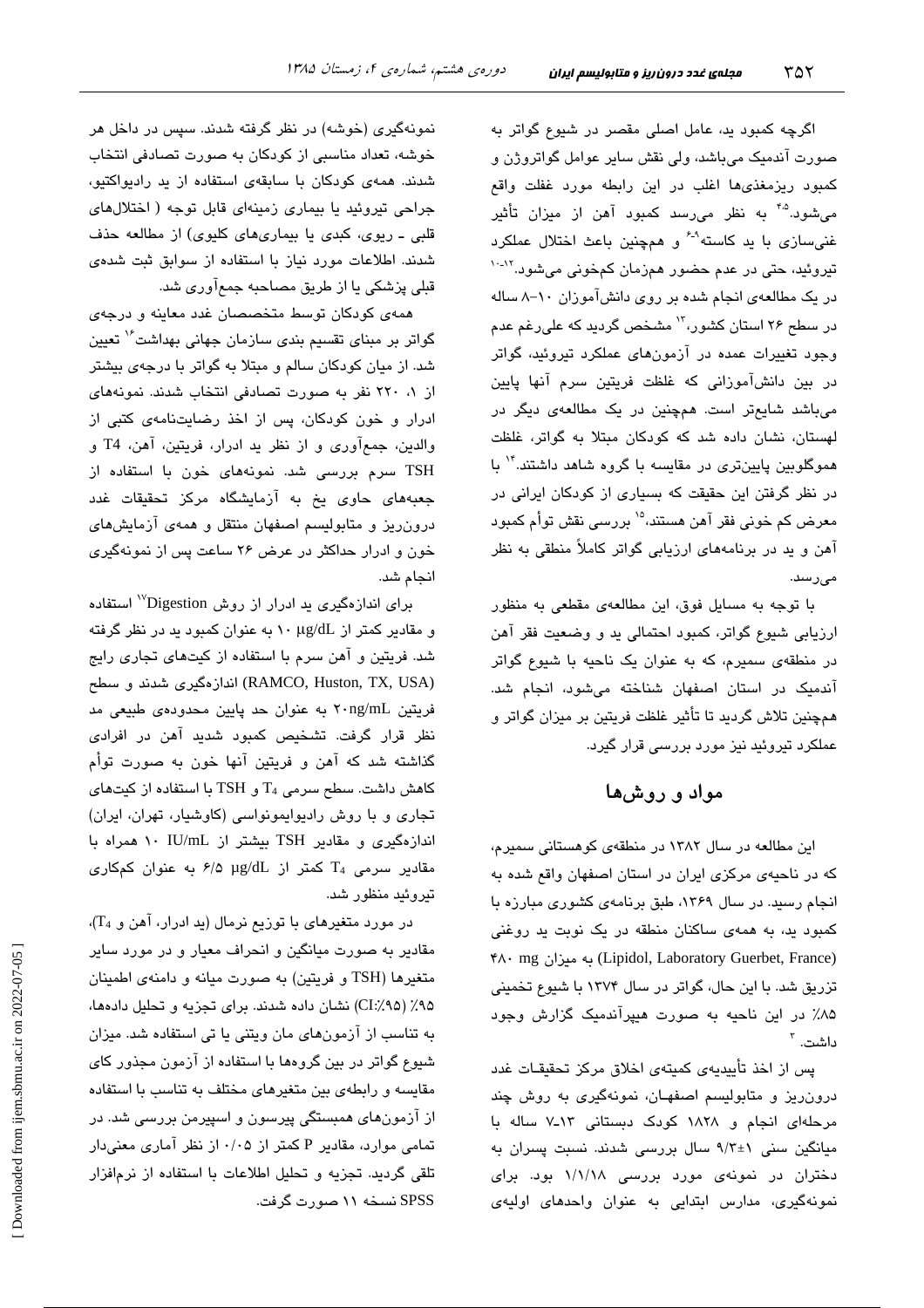۳۵۳

| گواتر                         | درجه ۰ (۱۱۵۸–n)                  | درجه ۱ (n=۵۵۵)               | درجه ۲ (۱۱۵–n)              |
|-------------------------------|----------------------------------|------------------------------|-----------------------------|
| جنس (مؤنث / مذكر)             | 010/FFT                          | <b>788/719</b>               | $\Delta \Lambda / \Delta V$ |
| قد (سانتیمتر) ً               | $\gamma$ $\gamma$ $\pm$ $\gamma$ | ۱۳۴±۷                        | ۱۳۴±۸                       |
| $^{\mathsf{T}}$ وزن (کیلوگرم) | $YQ/\Lambda \pm Y/\Lambda$       | $Y$ $/$ $($ $\pm$ $\sqrt{Y}$ | $Y$ $/9$ $\pm$ $Y$ $/9$     |
|                               |                                  |                              |                             |

جدول ۱– ویژگیهای زمینهای کودکان مورد بررسی بر مبنای درجهی گواتر مشاهده شده

† مبانگین ± انجر اف معبار

جدول ۲– میزان فراوانی گواتر، غلظت هورمونهای تیروئید و تعداد کودکان در گروههای سهگانهی سنی با سطح طبیعی و کاهش يافتەي فريتين سرم

| <b>P</b> - Value  | $(n = \Delta \lambda)$ فریتین <۲۰ ng/mL                    | $(n = \sqrt{2\pi})$ فریتین $\geq$ ۲۰ ng/mL |                               |
|-------------------|------------------------------------------------------------|--------------------------------------------|-------------------------------|
| $\cdot/\lambda V$ | $\forall \Lambda$ ( $\forall$ $\forall \Lambda/\Upsilon$ ) | $\wedge\wedge$ (% $\circ\cdot$ )           | َ میزان فراوانی گواتر ً       |
| $\cdot$ /٣۶       | $Y/ \ 1 (1/\Delta \Delta Y / 5)$                           | $Y/Y (Y-Y/VQ)$                             | TSH(mIU/L)                    |
| $\cdot/\gamma$    | $\lambda$ / $\epsilon \pm \lambda$ / $\lambda$             | $9 \pm 1/2$                                | $\frac{1}{4}$ T4(µg/dL)       |
|                   |                                                            |                                            | گروہ سن <i>ی</i> <sup>§</sup> |
|                   | $\tau v$ ( $\lambda \tau \cdot (\tau)$                     | $\lambda \Delta$ (% $59/$ V)               | ۷–۷ ساله                      |
|                   | $Y \cdot (\frac{1}{2}Y \cdot \frac{1}{2})$                 | $V_F(Y,VY Y)$                              | ۰۰-۱۱ ساله                    |
|                   | $\setminus$ $(7.0 \cdot)$                                  | $\left(\frac{7}{9}\right)$                 | ۱۲–۱۲ ساله                    |

 $\S$  تعداد موارد (٪)؛ † ميانه (دامنهي اطمينان ٩۵٪)؛ ‡ ميانگين ± انحراف معيار؛  $\Sigma$ =NS  $*$ 

### بافتهها

در ۱۸۲۸ کودک بررسی شده، ۶۷۰ نفر (۳۶/۷٪) مبتلا به گواتر (درجهی ۱ و ۲) بودند. متغیرهای پایه بر مبنای درجهبندی گواتر در جدول ۱ نشان داده شده است. میزان شیوع گواتر در سه گروه ۹-۷، ۱۱-۱۰ و ۱۳-۱۲ ساله به ترتيب ٣٢/٧٪، ٣١/٥٪ و ۵٠٪ بود (p=٠/٠٠١). با اين حال، همان گونه که در جدول ۲ مشاهده می شود اختلاف میزان شیوع فریتین کمتر از ۲۰ ng/mL در سه گروه یاد شده معنی دار نبود (p=NS). شیوع گواتر در سه گروه سنی مقایسه شد که میانگین ید ادراری (UIC)<sup>:</sup> در کل گروههای مورد بررسی ug/dL (۱۹/۳±۹/۱ بود. کمبود ید خفیف و متوسط (UIC <۵ µg/dL) به ترتيب در (UIC <۵ µg/dL) ۶/۴٪ و ۳/۲٪ از مبتلایان به گواتر مشاهده شد. تنها ۱/۸٪ از کودکان دچار کمبود شدید ید (UIC< ۲ µg/dL) بودند. ميانه ي فريتين سرم ٢۶/٢ ٢/١/٩ ٢۶/٢ و CI:/٩٥ و CI:/٩٥ بود و در ١١ نفر از كودكان مبتلا به گواتر (۵٪)، غلظت

فریتین سرم کمتر از r ng/mL بود. تنها ۲ کودک مبتلا به گواتر (۱/۴٪) کاهش توأم آهن و فریتین داشتند، که بیانگر کمبود آهن میباشد.

میزان فراوانی گواتر و غلظت هورمونهای تیروئید در افراد با سطح طبیعی کاهش یافتهی فریتین تفاوت معنیداری نداشت (جدول ۲). آنالیز همبستگی نشان داد که هیچ رابطهای ميان آهن سرم و سطح فريتين با غلظت يد ادراري، T4 و TSH سرم در کودکان مورد بررسی وجود ندارد.

هیچ موردی از هیپوتیروئیدیسم تأیید شده با آزمایشهای  $T_4$ ) كاهش يافته و  $TSH$  افزايش يافته) يا هيپرتيروئيديسم  $T_4$ بالا و TSH به شدت كاهش يافته يا غيرقابل سنجش) در نمونههای مورد بررسی مشاهده نشد.

### ىحث

با وجود اجرای برنامهی غنیسازی نمک طعام با ید و تزریق ید روغنی، میزان فراوانی گواتر در ناحیهی سمیرم

i- Urine iodine concentration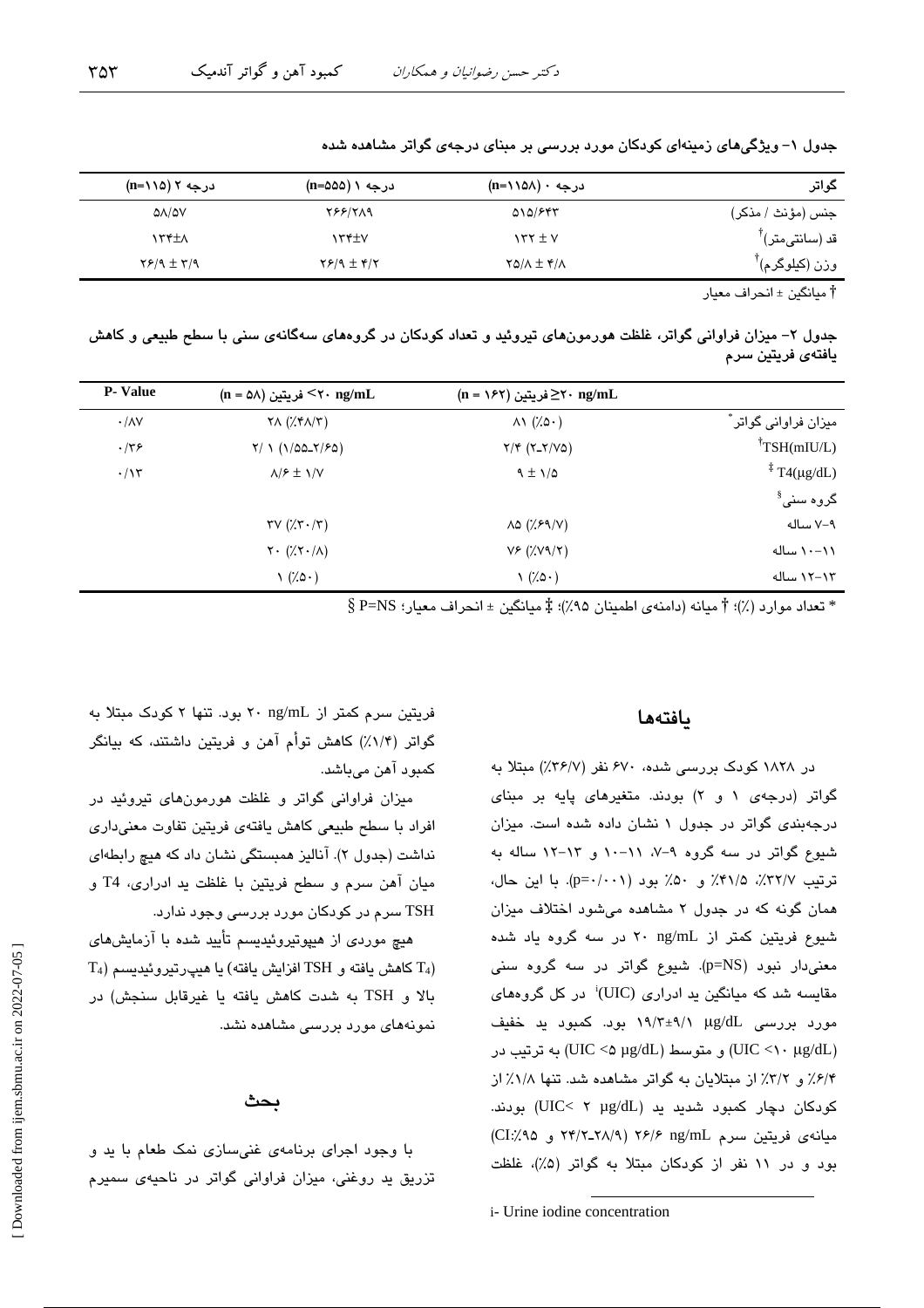کماکان به صورت واضحی بالا میباشد. اگرچه کمبود پد در حد خفیف و متوسط در درصدی از کودکان بررسی شده مشاهده میشود، این یافته نمیتواند توجیه کنندهی شیوع بالای گواتر در این منطقه باشد. بنا بر این میتوان سایر دلایل مانند کمبود ریزمغذیها و نقش سایر گواتروژنها را به عنوان توضيح احتمالي اين شيوع بالا در نظر گرفت. در این میان کمبود آهن از دلایلی است که باید با دقت بیشتر مد نظر قرار گیرد. کمبود آهن، چه در حضور کم خونی و چه در عدم حضور آن، ميتواند متابوليسم تيروئيد را دچار اختلال نمو ده،<sup>۱۰-۱۲</sup> منجر به بروز گواتر شود. در مطالعهی حاضر نتایج اندازهگیری فریتین، به عنوان شاخصی از وضعیت ذخایر آهن بدن، نشان داد که تنها ۵٪ از کودکان دبستانی دچار کمبود آهن میباشند. هنگامی که این یافتهها با نتایج آزمایشهای آهن ترکیب شوند، تنها ۱٪ از کودکان ارزیابی شده به صورت واضح دچار فقر آهن خواهند بود. از سوی دیگر، میزان فراوانی گواتر و آزمونهای عملکرد تیروئید، تفاوت معنی،داری را بین افراد با سطح سرمی کاهش یافته و طبیعی فریتین نشان نمیدهند. همچنین، آزمونهای همبستگی بیانگر رابطهی معنیداری بین فریتین و آهن سرم از یک سو و سطح سرمی TSH ،T4 و غلظت ید ادراری از سوی دیگر نمیباشند. این یافتهها نشان میدهند اگرچه فقر آهن به میزان محدودی در کودکان ۱۳ـ۷ ساله منطقهی سمیرم مشاهده میشود، تأثیر این اختلال بر میزان فراوانی گواتر و نتایج آزمونهای عملکرد تیروئید بسیار کم یا در حد صفر مے باشد.

همان گونه که در نتایج نشان داده شد، در این مطالعه به منظور بررسی تأثیر احتمالی فیزیولوژیک بلوغ در شیوع گواتر، شیوع این اختلال در سه گروه سنی ۹–۷ ساله، ١١-١٠ ساله و ١٣-١٢ ساله مقايسه شد كه نتايج بيانكر افزایش معنیدار شیوع گواتر با نزدیک شدن سن بلوغ میباشد. با این حال، مقایسهی وضعیت فریتین در گروههای سنی یاد شده نشان میدهد که شیوع سطح کاهش یافتهی سرمی فریتین در سه گروه یاد شده تفاوت معنیداری ندارد که این یافته مؤید عدم دخالت کمبود آهن در افزایش میزان گواتر ناشی از تغییرات فیزیولوژیک دوران بلوغ میباشد.

نتایج مطالعهی حاضر با یافتههای حاصل از بررسی انجام شده در سطح ۲۶ استان کشور همخوانی ندارد. در مطالعهى مذكور، با وجود عدم وجود اختلاف معنىدار در سطح فریتین در میان جمعیت سه دسته از استانهای با

شیوع گواتر به میزان کمتر از ۴۰٪، ۴۰ تا ۵۰ درصد و بیشتر از ۵۰٪، تفاوت آماری معنیداری در شیوع گواتر بین دو گروه دانشآموزان با غلظت سرمی کمتر و بالاتر از µg/L ۱۰ (٨٠٪ در مقابل ٢٠٪) مشاهده شده بود. " برخلاف مطالعهى یاد شده، نتایج مطالعهی برسزوزوسکا و همکاران در لهستان نشان دهندهی عدم وجود اختلاف در غلظت سرمی آهن بین دو گروه از کودکان ١٣-۶ ساله با و بدون گواتر میباشد.^` با این حال، در این مطالعه نیز نزدیک به نیمی از کودکان مبتلا به گواتر، که سطوح سرمی پایین آهن (کمتر از ۶۰µg/dL) داشتند، علیرغم درمان کافی برای گواتر به مدت ۲۲ ماه کماکان مبتلا به گواتر باقی ماندند.

استفاده از میزان شیوع گواتر به عنوان شاخص پاسخ به درمان با نمکهای پددار در کودکان، با دو محدودیت بالقوه همراه میباشد. اولین مورد، فاصلهی زمانی موجود بین غنیسازی با ید و طبیعی شدن اندازهی تیروئید در کودکان است.<sup>۲۰۰۹</sup> مورد دوم، عدم کوچک شدن تیروئید بزرگ شده به صورت کامل در کودکانی است که در طول سالهای ابتدایی عمر خود در معرض کمبود دریافت ید بودهاند.'' تعدادی از پژوهشگران نشان دادهاند که پس از غنیسازی با ید، فاصلهی زمانی مشخصی برای کاهش میزان فراوانی گواتر وجود دارد. مدت زمان این فاصلهی زمانی مشخص نبوده و از ماهها تا سالها ممکن است به طول بینجامد.<sup>۱۹</sup> بر مبنای نتایج یک مطالعه در ساحل عاج، که گواتر در آن به صورت هیپرآندمیک شیوع داشت، مشخص شد که ۴ سال پس از اجرای طرح غنیسازی با ید، بیشترین شیوع گواتر به سمت کودکان با سن بیشتر متمایل گردیده است.<sup>۲۲</sup> همچنین مطالعهی دیگری در آفریقای جنوبی نشان داد که پس از گذشت یک سال از غنی سازی نمک طعام با ید، میزان ید ادرار کودکان طبیعی شد ولی میزان فراوانی گواتر تشخیص داده شده با لمس تغییر نیافت.<sup>۲۰</sup> این یافتهها، فرضیهی زمان تأخیر<sup>:</sup> را تأیید مینمایند، ولی با توجه به فاصلهی زمانی طولانی بین زمان غنیسازی با ید و ارزیابی بعدی در مطالعهی حاضر، و همچنین با در نظر گرفتن این حقیقت که افزایش حجم تیروئید به درمان با میزان بالای ید سریعتر از درمان تدریجی با نمک طعام غنی شده پاسخ میدهد، <sup>۲۴٬۲۲</sup> شیوع بالای گواتر در این مطالعه را نمیتوان به موضوع زمان تأخير منتسب دانست.

*i*-Lag period hypothesis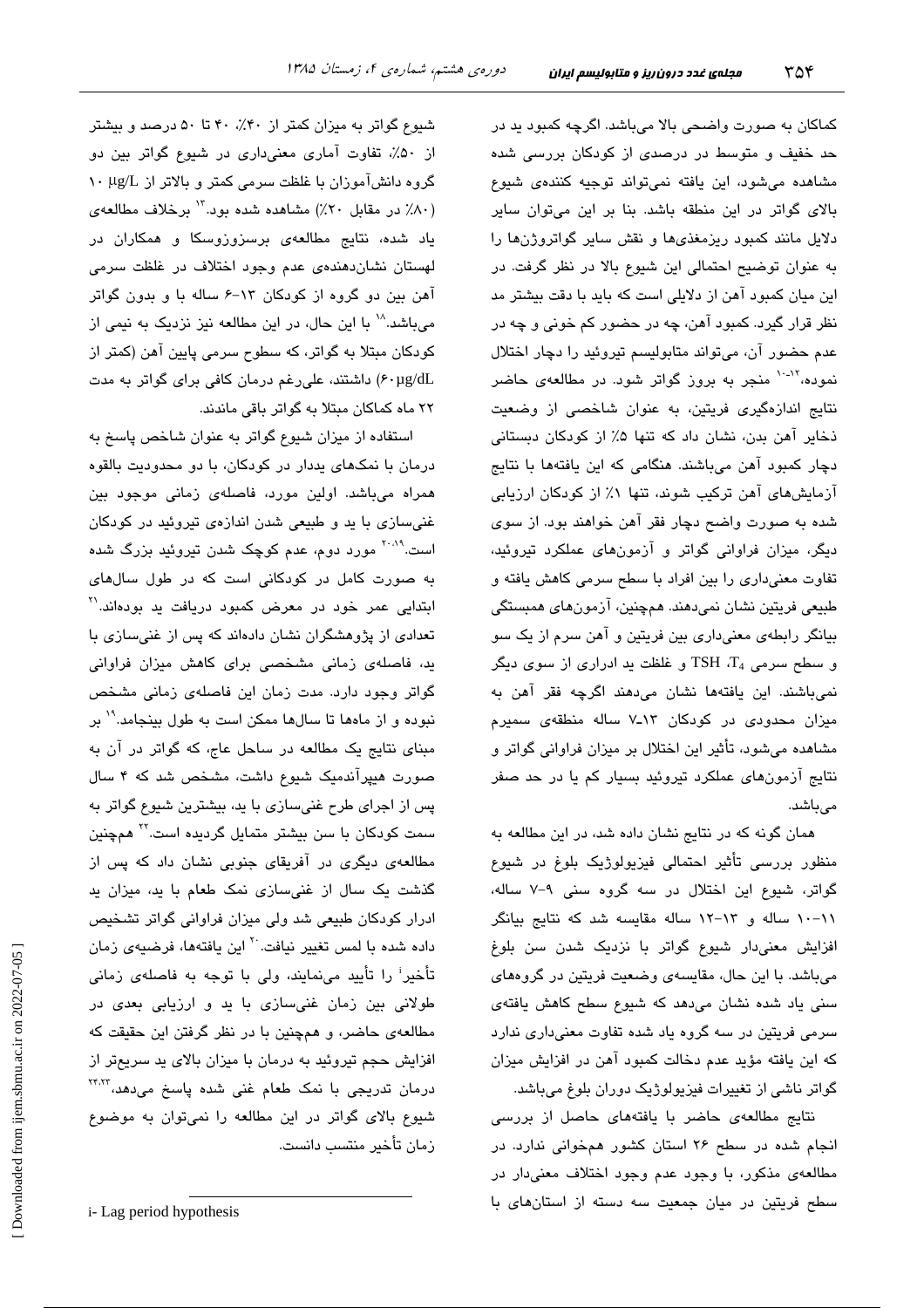ارزیابی گواتر با استفاده از روش لمس کردن، آسان و .<br>مقرون به صرفه میباشد، اما در عبن حال محدودستهای خاصی نیز برای این روش وجود دارد. با وجود آن که میزان شیوع گواتر پس از غنی سازی با ید هنگام ارزیابی آن با لمس، بالا گزارش مےشود، سوئوگرافی ممکن است تغییرات واضحی را در حجم تیروئید نشان دهد<sup>.۲۰</sup> مطالعههای قبلی نشان دادهاند که ارزیابی گواتر با استفاده از روش لمس، ممکن است در ارزیابی های کوتاه مدت برنامههای غنی سازی با ید مناسب نباشند ولی در پیگیریهای طولانی مدت این روش می تواند قابل اعتماد باشد. با این حال، حتی در صورتی که ارزیابی محقق در زمینهی نتیجهی تزریق ید روغنی ناکافی باشد، شیوع بالای گواتر در منطقهی مورد مطالعه قابل انكار نيست.

در مجموع، به نظر می رسد که عواملی غیر از کمبود ید و آهن، در شیوع بالای گواتر در منطقهی سمیرم مسئول باشند. از جملهی این عوامل میتوان به سوء تغذیه انرژی ـ  $\text{R}^{\text{YAPA}}$ یروتئینی، ۱٬۰۰۰٬ کمبورد ویتامین A $\text{A}^{\text{YAPA}}$ و سلنیم و روی اشاره نمود. همچنین به نظر میرسد وجود گواتر به صورت مزمن على رغم كافى بودن يد دريافتى مى تواند به دليل اختلالهای خود ایمنی باشد. <sup>۲۲</sup> با توجه به نکات یاد شده،

children improves the efficacy of iodized salt in Cote d'Ivoire. Am J Clin Nutr 2002; 75: 743-8.

- $\mathbf{R}$ Zimmermann MB, Zeder C, Chaouki N, Torresani T, Saad A, Hurrell RF. Addition of microencapsulated iron to iodized salt improves the efficacy of iodine in goitrous, iron-deficient children: a randomized, double blind, controlled trial. Eur J Endocrinol 2002; 147: 747-53.
- Zimmermann MB, Adou P, Torresani T, Zeder C, 9. Hurrell RF. Persistence of goiter despite oral iodine supplementation in goitrous children with iron deficiency anemia in Cote d'Ivoire. Am J Clin Nutr 2000; 71: 88-93.
- 10. Beard J, Tobin B, Green W. Evidence for thyroid hormone deficiency in iron-deficient anemic rats. J Nutr 1989; 119: 772-8.
- 11. Beard J, Borel MJ, Derr J. Impaired thermoregulation and thyroid function in iron-deficiency anemia. Am J Clin Nutr 1990; 52: 813-9.
- 12. Hess SY, Zimmermann MB, Hurrell RF. Iron deficiency anemia lowers thyroperoxidase activity in rats. J Nutr 2002; 132: 1951-5.

١٣. عزیزی فریدون، میرمیران پروین، شیخ الاسلام ربابه، هدایتی مهدی، راست منش رضا. بررسی ارتباط بین فریتین سرم و گواتر، میزان ید ادرار و غلظت سرمی هورمونهای تیروئید در

١٣٨٠:سال ٣، شماره ١٠، صفحات ٨٩ تا ٩۴.

مطالعههای بیشتر به منظور بررسی کمبود سایر ریزمغذیها و وجود اختلالهای خوداممنی در کودکان میتلا به گواتر، این امکان را فراهم مینماید تا برنامههای مؤثرتری برای کنترل این مشکل بهداشتی طراحی و اجرا گردند. همچنین پیشنهاد می شود به منظور ارائهی نتایج دقیقتر و با ارزشتر در مطالعات آتی، ارزیابی تغییرات اندازهی تیروئید در کودکان مبتلا به گواتر، حتی در تعداد محدودی از آنها با استفاده از روش سونوگرافی انجام برسد.

## سیاسگزاری

.<br>نویسندگان مراتب تشکر خود را از معاونت محترم .<br>پژوهشی دانشگاه علوم پزشکی اصفهان، به دلیل مشارکت در تأمین هزینههای این طرح به شمارهی ۸۰۳۰۲ اعلام می،دارند. همچنین از آقای مجید آبیار و خانم مهری فروغيفر، كه به ترتيب در زمينهي تجزيه و تحليل اطلاعات و حروفچینی مقاله با نویسندگان کمال همکاری را مبذول داشتند قدردانی میگردد.

### **References**

- 1. World Health Organization/United Nations Children's Fund/International Council for the Control of Iodine Deficiency Disorders. Assessment of iodine deficiency disorders and monitoring their elimination. Geneva: WHO, 2001. (WHO/NHD/01.1.)
- 2. Azizi F, Kimiagar M, Nafarabadi M, Yassai M. Current status of iodine deficiency disorders in the Islamic Republic of Iran. EMR Health Serv J 1990; 8: 23-6.

۳. رضوانیان حسن، امینالرعایا اشرف، کچوبی علی، امینی مسعود.

پررسے ابیدمیولوژیک گواتر ادر دھاقان: احتمال دخالت سایر

عوامل گواتروژن در ایجاد گواتر. مجلهی پزشکی دانشگاه علوم

یزشکی تبریز ۱۳۷۷؛ سال ۳۲، شمارهی ۳۷، صفحات ۴۳ تا ۴۸.

- Boyages SC. Iodine deficiency disorders. J Clin Endocrinol Metab 1993; 77: 587-91.
- 5. Thilly CH, Vanderpas JB, Bebe N, Ntambue K, Contempre B, Swennen B, et al. Iodine deficiency, other trace elements and goitrogenic factors in the epidemiology of iodine deficiency disorders. Biological and Trace Element Researh 1992; 32: 229-43.
- Zimmermann MB, Adou P, Torresani T, Zeder C, 6. Hurrell RF. Iron supplementation in goitrous, irondeficient children improves their response to oral iodized oil. Eur J Endocrinol 2000; 142: 217-23.
- 7. Hess SY, Zimmermann MB, Adou P, Torresani T, Hurrell RF. Treatment of iron deficiency in goitrous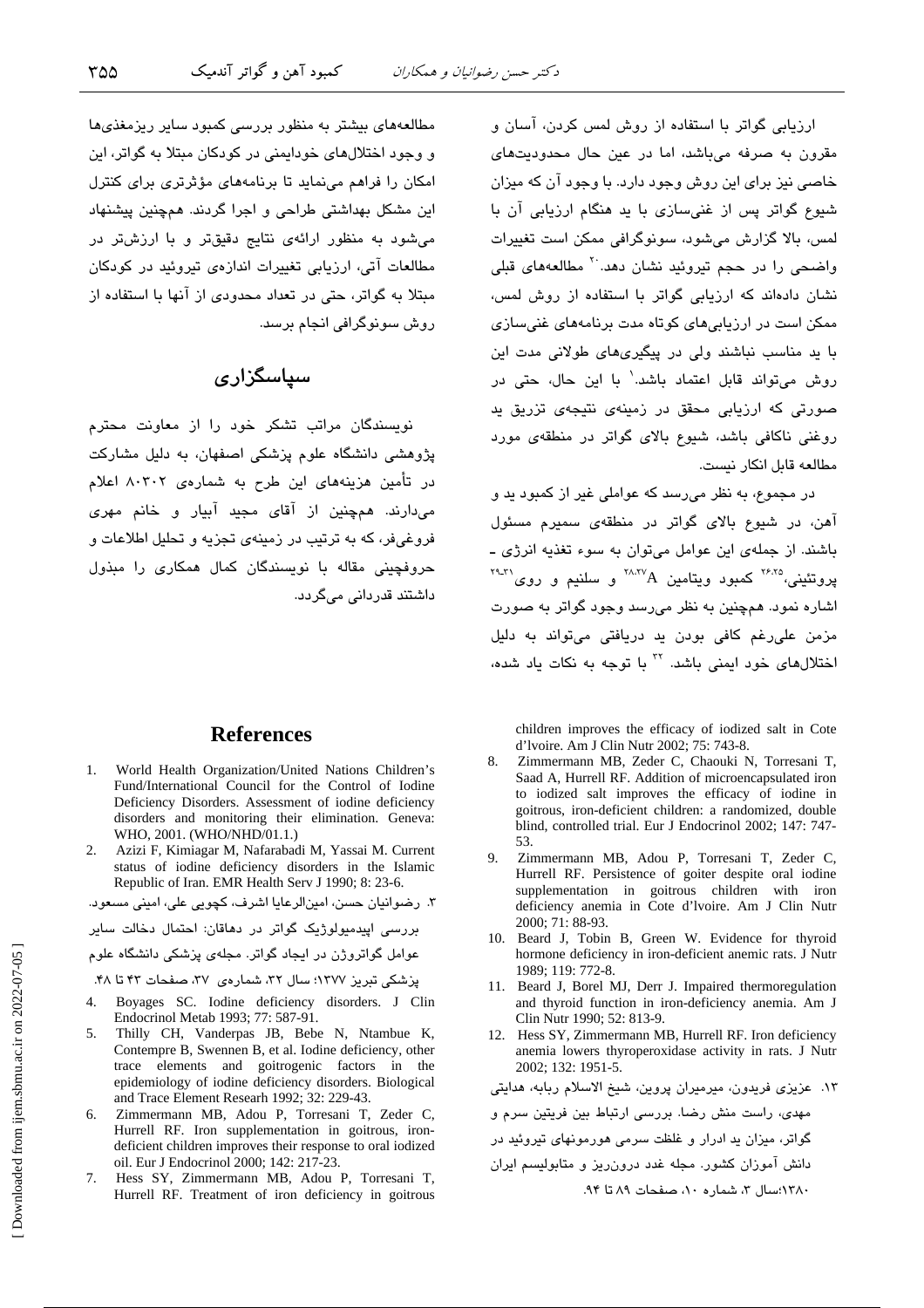14. Brzostek J. Concentration of thyroxine, triiodothyronine and thyrotropin in blood serum of children with goitre living in the region of Debica. Przegl Lek 1996; 53: 150- 4.

۱۵. شریفی فرانک، هدایتی مهدی، میرمیران پروین، محرابی یداله،

 - R - Z , 1- % XY% .-#
 F 13
3

دبستانی ۲۳ استان کشور در سال۱۳۷۵. مجله غدد درون ریز

و متابولیسم ایران ۱۳۷۸؛ سال ۱، شماره ۴، صفحات ۲۷۵ تا

.7۸۵

- 16. WHO/UNICEF/ICCIDD. Indicators for assessing iodine deficiency disorders and their control through salt iodization. Geneva: WHO, 1994. (WHO/UNT/94.6)
- 17. Dunn JT, Crutchfield HE, Gutekunst R, Dunn AD. Two simple methods for measuring iodine in urine. Thyroid 1993; 3: 119-23.
- 18. Brzozowska M, Kretowski A, Podkowicz K, Szmitkowski M, Borawska M, Kinalska I. Evaluation of influence of selenium, copper, zinc and iron concentrations on thyroid gland size in school children with normal ioduria. Pol Merkuriusz Lek 2006; 20: 672- 7.
- 19. Delange F, de Benoist B, Pretell E, Dunn JT. Iodine deficiency in the world: where do we stand at the turn of the century? Thyroid 2001; 11: 437-47.
- 20. Jooste PL, Weight MJ, Lombard CJ. Short-term effectiveness of mandatory iodization of table salt, at an elevated iodine concentration, on the iodine and goiter status of schoolchildren with endemic goiter. Am J Clin Nutr 2000; 71: 75-80.
- 21. Aghini-Lombardi F, Antonangeli L, Pinchera A, Leoli F, Rago T, Bartolomei AM, et al. Effect of iodized salt on thyroid volume of children living in an area previously characterized by moderate iodine deficiency. J Clin Endocrinol Metab 1997; 82: 1136-9.
- 22. Zimmermann MB, Hess SY, Adou P, Toresanni T, Wegmuller R, Hurrell RF. Thyroid size and goiter prevalence after introduction of iodized salt: a 5-y

prospective study in schoolchildren in Cote d'Ivoire. Am J Clin Nutr 2003; 77: 663-7.

- 23. Dunn JT. Iodized oil in the treatment and prophylaxis of IDD. In: Hetzel BS, Dunn JT, Stanbury JB, editors. The prevention and control of iodine deficiency disorders. Amesterdam: Elsevier 1987. p. 127-39.
- 24. Furnee CA, West CE, van Der Haar F, Hautvast JG. Efficacy of oral iodised oil is associated with anthropometric status in severely iodine-deficient schoolchildren in rural Malawi. Br J Nutr 2000; 84: 345- 52.
- 25. Ingenbleek Y. Thyroid dysfunction in protein-calorie malnutrition. Nutr Rev 1986; 44: 253-63.
- 26. Centanni M, Scaccini C, Maiani G, Andreoli M, Taffese S, Ferro-Luzzi A. Pattern of thyroid hormones in mildly protein-deficient women in area endemic for goiter. Nutrition 1991; 7: 417-20.
- 27. Ingenbleek Y, De Visscher M. Hormonal and nutritioan status: critical conditions for endemic goiter epidemiology. Metabolism 1979; 28: 9-19.
- 28. Keivani F, Yassai M, Kimiagar M. Vitamin A status and endemic goiter. Int J Vitamin Nutr Res 1988; 58: 155- 60.
- 29. Cinaz P, Karakasu DS, Camurdan MO, Bideci A, Ayvali ED, Yucel C. Goiter prevalence, serum selenium, and urine iodine status in a previously iodine-deficient area in Turkey. Biol Trace Elem Res 2004; 100: 185-93.
- 30. Muros P, Ruiz Lopez MD, Olea MF. Intake of iodine and major nutrients in an area of endemic goiter. J Nutr Sci Vitaminol (Tokyo) 1992; 38: 603-7.
- 31. Zimmermann MB, Torresani T, Adou P, Zeder C, Hurrel RF. Effetc of oral iodized oil on thyroid size and thyroid hormone metabolism in children with concurrent selenium and iodine deficiency. Eur J Clin Nutr 2000; 54: 209-13.
- 32. Dremier S, Coppee F, Delange F, Vassart G, Dumont JE, Van Sande J. Clinical review 84: Thyroid autonomy: mechanism and clinical effects. J Clin Endocrinol Metab 1996; 81: 4187-93.